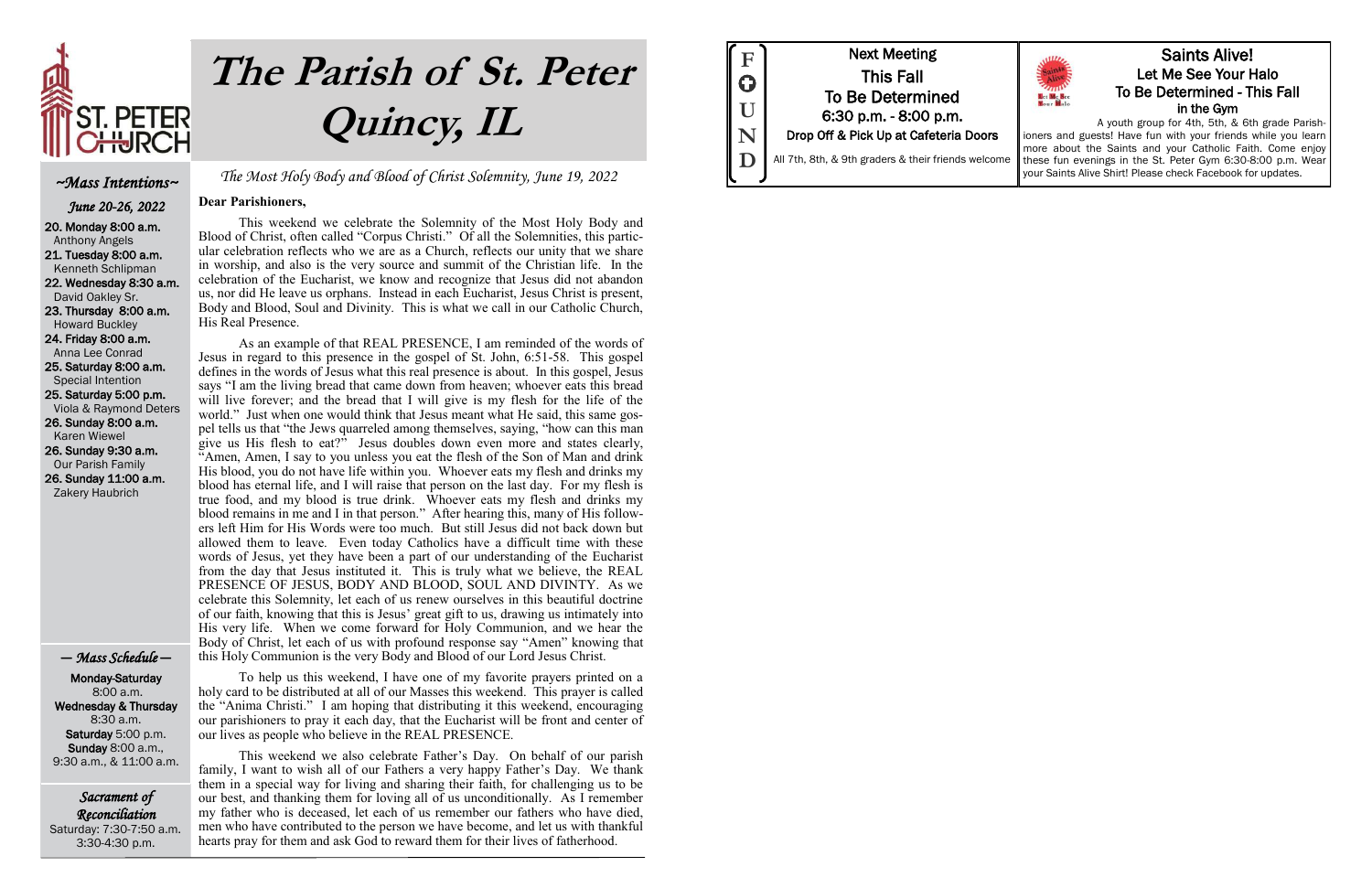### Week of June 19, 2022 A Message from Mrs. Cindy Venvertloh

## **The School of St. Peter**

School of St. Peter 2500 Maine Street Quincy, IL 62301 Phone: 217-223-1120 Website: www.stpeterschool.com Email: c.venvertloh@cospq.org





*"St. Peter School provides a quality education built on Catholic values and teachings."*



#### Men's Cursillo #353

 Men's Cursillo #353 will be held June 24-27 at the Franciscan Retreat Center located at 1909 N. 18th Street in Quincy with Jim Citro of St. Peter's as Rector and Msgr. Leo Enlow as the Spiritual Director.

 Cost of the weekend is \$165.00 with lodging and all meals provided. A partial monetary gift to defray the cost is available if needed.

 For more information or to receive an application please call Dwight/Barb Seeley at 217-224-5615 or go to www.quincycursillo.com and "applications" and print one.

 Tuesday, July 26, 5:30 – 8:30pm. Appt required. 217-222 -6550 x3282 to schedule. No immunizations for 6th and 9th grade. More info at www.quincymedgroup.com/sports ١

#### Quincy Notre Dame Job Opening

 QND has a part-time cafeteria position open for the 2022- 23 school year. Flexible hours that range between 20-25 hours each school week. Includes food prep, serving and clean up. Interested candidates should contact QND Principal Mark McDowell at mmcdowell@qndhs.org.

#### i St. Anthony Parish Picnic

 Quincy Notre Dame High School has the full time position open for a Art Teacher / Graphic Design for the 2022-2023 school year. Candidates should have Illinois certification, preferably in Art Education K-12. To receive full consideration, submit a cover letter, resume, and 2 recommendation letters by Wednesday, June 29, 2022 to: Mark McDowell, Principal, 1400 South 11<sup>th</sup> Street, Quincy, IL 62301, mmcdowell@quincynotredame.org.

#### QMG FREE Sports Physicals

#### i Totus Tuus is Back!!

#### Advanced Physical Therapy FREE Sports Physicals

#### í Adoration Chapel Hours That Need Filled

 Advance Physical Therapy will be having their FREE sports physicals on June 28th and July 19th from 5:30pm-8:00pm. The physicals are for all CYO, QND, QHS and any other school sport physical. The only athletes not included are 6th and 9th graders due to requirements with immunization. The physicals are free, but an appointment must be made by calling 217-222-6800. The physicals are located at our 4800 Maine, Suite 48-100 (Blessing Health Center, first floor).

 St. Anthony Parish Picnic will be held July 16th at St. Anthony Church, 2223 St. Anthony Road, Quincy, beginning with Mass at 4:00 p.m. and festivities beginning at 5:00 p.m. (No 6:30 p.m. Mass on July 16th but there will be a 6:30 p.m. Mass on July 17th.) Join us in games, food, basket raffles, cornhole tournament, entertainment, silent auction, the band Hearsay from 8:30-midnight, and fun for the family!

#### Ladies Please Mark Your Calendar

 The next meeting for the Quincy Deanery Council of Catholic Women will be cohosted by the ladies of St. Peter's and St. Anthony's on Wednesday, August 10, 2022 at St. Peter's Catholic Church on Maine St. in Quincy. More details will be forthcoming in midsummer for the signup, etc. Hope to see you all there!

-Angela Lipcamon, Pres.

#### Mass Times While Traveling

 On vacation and want to find the Mass times for the nearest church? The oldest and best place to find Mass Times is at MassTimes.org.

#### Say Goodbye to Fr. Pawel!

 Please join us on June 25th & 26th to say goodbye to Fr. Pawel before he leaves for his next assignment. There will be a reception in the cafeteria after Saturday's 5:00pm Mass and after all 3 Masses on Sunday.

#### We welcome Madison Ippensen to the St. Peter School staff.

 St. Peter and St. Francis will be sponsoring Totus Tuus (Catholic Kids Camp) this summer. It will be held at St. Peter this year. Save the date for students going into  $7<sup>th</sup>$  -  $12<sup>th</sup>$  grade on Sunday, July 24th – Thursday, July 28th (evenings) and students going into  $1^{st}$  – 6<sup>th</sup> grade on Monday, July 25<sup>th</sup> – Friday, July 29th (daytime). Registration forms are in the narthex.

 With silent adoration, we get to know the Lord. He is our source of hope. We are looking for Adorers to take an hour in the Adoration Chapel. Please consider taking time in the chapel. We would love to have you join us. Hours that we have open to fill are:

Wednesday: 2 pm to 3 pm, 4 pm to 5 pm, 5 pm to 6 pm Thursday: Midnight to 1 am, 1 am to 2 am, 2 am to 3 am, 5 am to 6 am (on the even months of the year), Noon to 1 pm, 3 pm to 4 pm.

 Thank you for your consideration. Please call Mary at 217- 653-3127 or call or text Gina W. at 217-257-9966.

#### Chaddock Donations Through Amazon

 The Chaddock Outreach Ministry is asking for donations of daily personal care supplies (shampoo, soap, toothbrushes) and comfort items (pillows, blankets, towels) for our neighbors at Chaddock. If you would like to donate items, please use this link to access the Chaddock Amazon Wish List. Thank you! www.bit.ly/Chaddock

#### June 25 - The Raider Challenge - Fun for the Whole Family

 Please join us on Saturday June 25 to support the QND Running Raiders. We have events for the whole family. Choose between a 10K, 5K, 5K competitive walk, or a 1 mile youth run. Kick off your summer by enjoying the great outdoors and supporting an outstanding team! Registration ends June 21, so register today at the link below!

https://runsignup.com/Race/IL/Quincy/RaiderChallenge

#### Reporting Allegations of Child Sexual Abuse

 To report allegations of sexual abuse of a minor by clergy or other church personnel -- even if it is in the past -- individuals are encouraged to call the Diocese's Child Abuse Reporting and Investigation number at (217) 321-1155. Individuals may also contact Illinois Department of Children and Family Services Child Abuse Hotline at 1.800.25.ABUSE.

| Please keep the following in your prayers:<br>~Kristopher Schreacke<br>~Lilli Foster | ~Elias Erd<br>~lan Mehaffy           | Pray<br>Request |  |
|--------------------------------------------------------------------------------------|--------------------------------------|-----------------|--|
| ~Hunter Hildebrand                                                                   | ~Isabella Benner                     | ~Jack Terford   |  |
| ~Natalie Meyer                                                                       | ~Theresa Althoff                     | ~Steve Hull     |  |
| ~Rose Hockgraver                                                                     | ~Bonnie Haubrich                     | ~Mike Creek     |  |
| ~Alden & Joyce Shipp                                                                 | ~Norma Johnson                       | ~Ted Kemner     |  |
| ~Judie Mehaffy                                                                       | ~Jim Steinkamp                       | ~Amy Seibert    |  |
| ~Priscilla & Bill Morrison                                                           | ~Julie Eftink                        | ~Jo Buckley     |  |
| ~Kathy Schuckman                                                                     | ~John & Barb Meyer                   | ~Billy Smith    |  |
| ~Ken & Barb Wolf                                                                     | ~Joan Wilson                         | ~Anonymous      |  |
| ~Evelyn Garrett                                                                      | ~Mark & Diane Zoller ~JoAnn Schaefer |                 |  |
| To have a name added to this list, please call the Parish Office                     |                                      |                 |  |
| at 222-3155 or email church@cospq.org.                                               |                                      |                 |  |

#### **INTRODUCING**  ANNA TIMMSEN Kindergarten Teacher Aide.

 We welcome Mrs. Anna Timmsen to the St. Peter School Staff. Mrs. Timmsen will be working as a paraeducator in Kindergarten South with Mrs. Sandy Gallaher! Although she is new to St. Peter School she has lived in the Quincy area her entire life. She is married to Hunter Timmsen. They have two children Karmen (6) and Cameron (2). They also have one fur baby, a dog named Willow! She is excited to join the St. Peter School staff and she looks forward to all the adventures to come.

 Miss Ippensen is our new daycare director as well as a teacher aide for St. Peter. She is from Liberty, and recently moved to Quincy over the last year. Madison is a graduate of Liberty High School, and she is currently finishing her associate degree at John Wood Community College, majoring in early childhood education. Miss Ippensen previously worked at Farm and Home in Quincy as a supervisor. Most recently she has worked at 10th Street Children's Academy as a teacher for the two-yearold class. She is passionate about working with children and helping them grow in their education and faith. Madison is grateful for the wonderful program that has been handed down to her, and she is excited to bring new ideas and fun concepts to the St. Peter School Day Care program! Integrating faith into this program is one of the most important factors for her, and she is excited to find new ways to do so. In fact, the Catholic faith this school is rooted in is what made her want to work with St. Peter School and church. Miss Ippensen is looking forward to getting to know the staff, children, and their families at St Peter. We are so excited to have her join our St. Peter School family!

 THIS WEEK Summer Hours The school office will be open on Wednesdays from 9:00-3:00. Please check the bulletin weekly for exceptions and updates.

We have great news! We have hired a Daycare Director for our before and after school program! Maddie Ippensen will be joining our staff for the coming school year.

#### Job Openings

#### **Part Time Para Educator-Teacher Aide Opening.**

 St. Peter School is hiring Para Educator/Teacher Aides. Duties include working with children, assisting the teachers and students. Applicants must have experience in working with small children. If you are interested or know of someone who may be interested send a resume along with 2-3 letters of recommendation to Mrs. Cindy Venvertloh at 2500 Maine Street, Quincy, IL 62301 or [c.venvertloh@cospq.org.](mailto:c.venvertloh@cospq.org)

 **Job Opening**: St. Francis Solanus School, Quincy, Illinois, is seeking a preschool teacher for our three and four year old classes. The candidate must hold an Illinois Professional Educator License, preferably in early childhood education, but elementary education may be accepted. The teacher candidate must support Catholic teachings and beliefs in the classroom. This person must be committed to the development of young children's cognitive, socialemotional and motor skills in a playbased environment. This is a fulltime position. Please send a resume and letter of application to [jradel@stfrancissolanus.com.](mailto:jradel@stfrancissolanus.com)